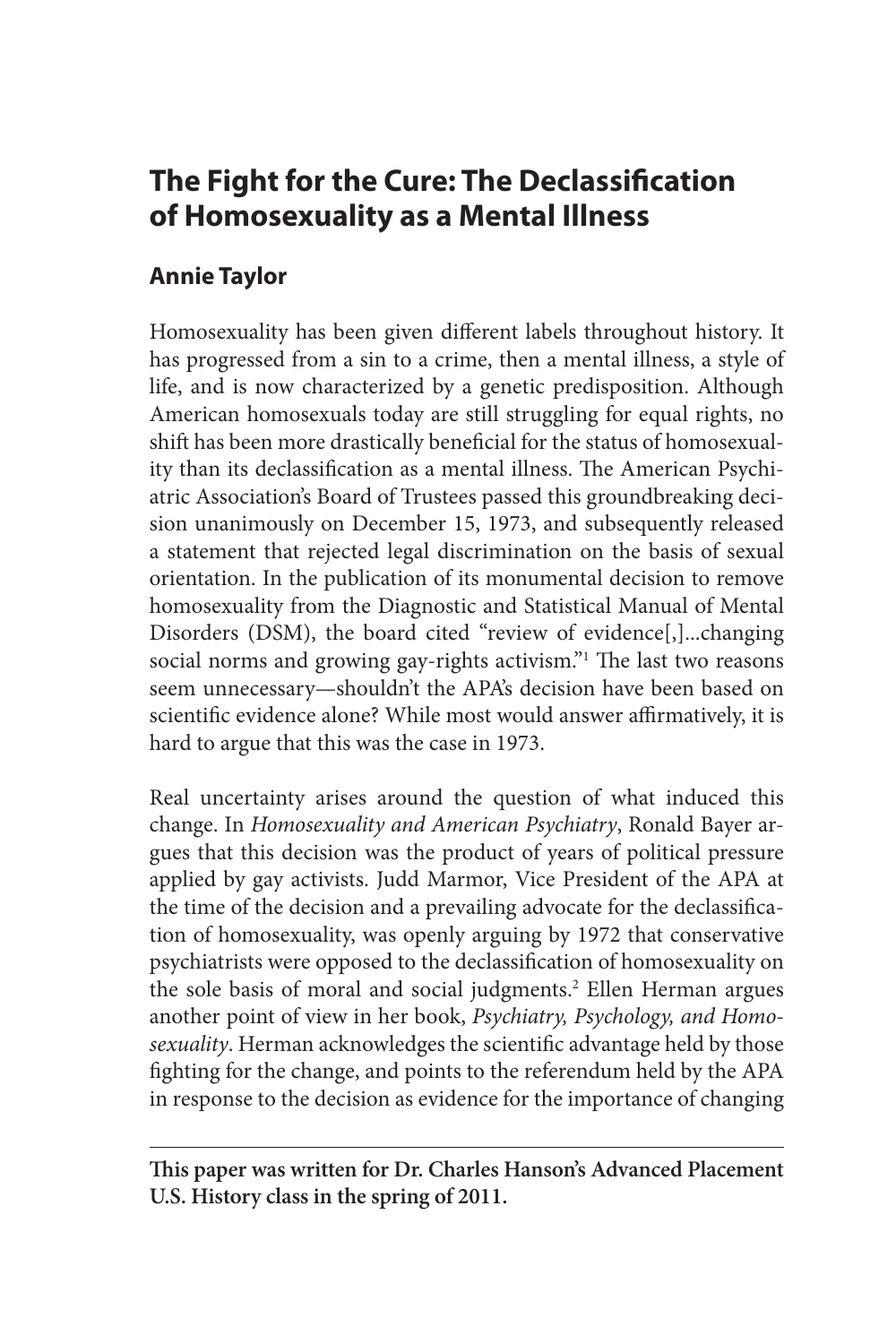#### 30 Annie Taylor

social norms.<sup>3</sup> What led to the declassification of homosexuality as a mental illness in 1973? The answer to this question involves a combination of political, social, economic, and scientific factors. Proximately, the political pressure of gay activists, the increasingly vocal gay community, and the presence of scientific validation for their claims led to a reconsideration of the pathological state of homosexuality. Ultimately, however, social views towards homosexuals had to be changed in order for the decision to pass; the evidence and arguments in favor of the change held no real sway until the prevailing homosexual stereotype was challenged.

#### **The Scientific Argument Emerges**

It is reasonable to assume that the Board made their decision on the basis of scientific evidence. Evelyn Hooker presented the first and most compelling evidence that disproved the pathological status of homosexuality. Hooker was the first researcher to distinguish between patient and non-patient homosexuals. This distinction was significant because most of the assumptions that modern psychiatrists made about homosexuality were based on patient homosexuals, generally unsatisfied people who requested treatment or were forced into it by their families.<sup>4</sup> If you add to this the social stigma associated with homosexuals at the time, it is understandable that psychiatrists had not questioned the pathological status of homosexuals up to this point. Hooker first presented her report, "The Adjustment of the Male Overt Homosexual," in October of 1956. She asserted that only one mentally healthy homosexual was needed to disprove the idea that homosexuality was a symptom of sickness, and this was what her work contained.<sup>5</sup> Hooker showed that non-patient homosexuals displayed the same variation of personality, talent, and mental health as heterosexuals, concluding that homosexuality might be considered a normal variance on sexual orientation.<sup>6</sup> If this was scientific evidence that homosexuality was not a mental illness, then why did it take the APA seventeen years to acknowledge this in their DSM? While her report did not bring about this official change, it is worth noting that Hooker felt the profound impact of her work fairly early on. In an interview with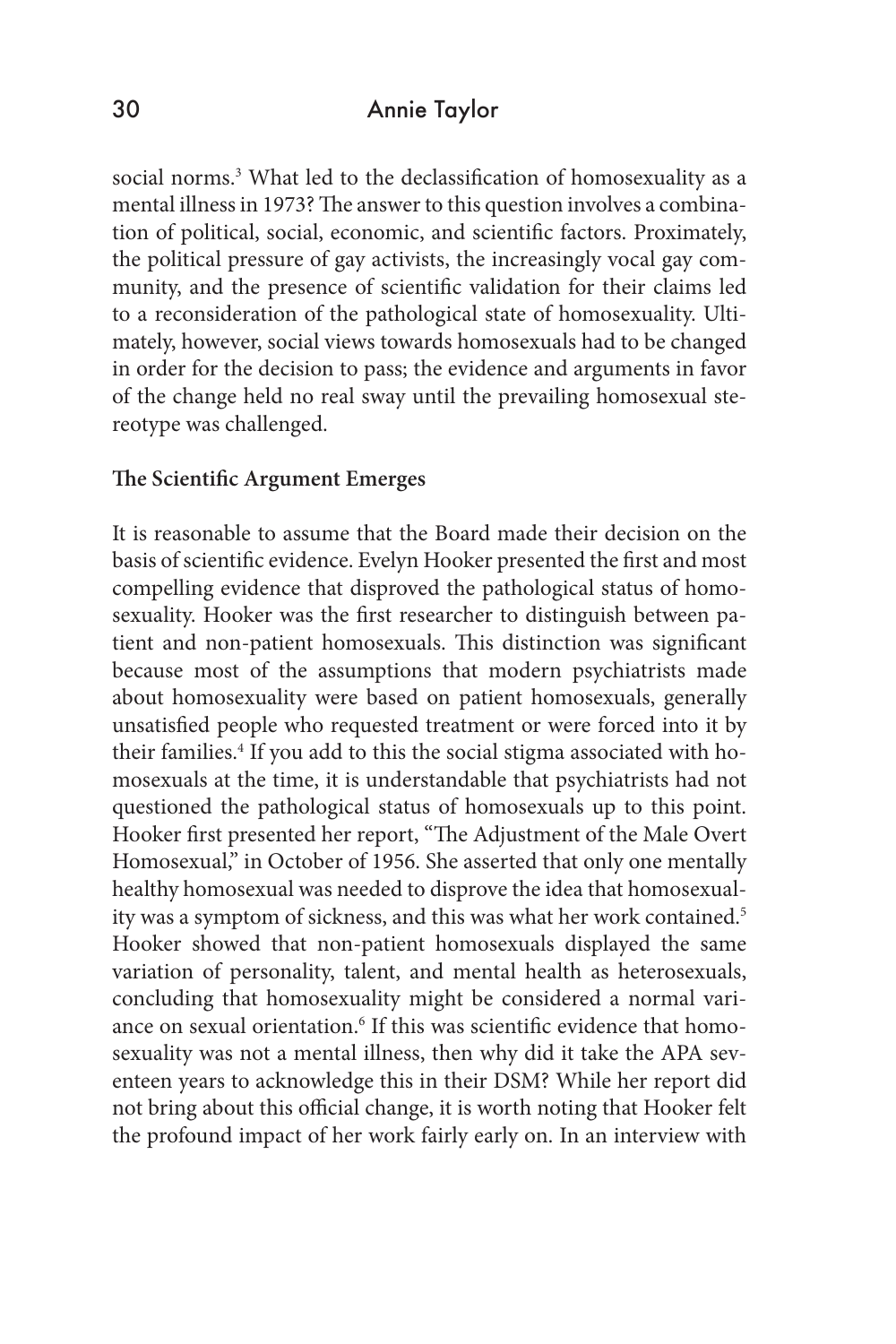Eric Marcus, author of *Making History: The Struggle for Gay and Lesbian Equal Rights, 1945-1990*, Hooker recalls a conversation she had with a lesbian sometime shortly after her presentation: "The young woman's psychiatrist was familiar with my work, and he was able to keep them from giving [electroshock therapy] to her. She had tears streaming down her face as she told me this."7 While it affected some psychiatrists positively (as it did here), Hooker's work was so heterodox that it was sure to inspire disbelief among others. Still, this doubt caused many psychiatrists to conduct new studies and experiments on homosexuals, thereby throwing the pathological status of homosexuality into question.8 Although these experiments meant to disprove Hooker's hypothesis, they legitimized homosexuality as a field of study and mobilized research on the question.

Although her work helped the cause, Hooker herself knew that this study alone wasn't enough to declassify homosexuality as a mental illness. The language of her report, which precludes these enormous conclusions with "I would very tentatively suggest the following," evidences this uncertainty.<sup>9</sup> Although her research was revolutionary, it didn't engender the monumental change that we might expect today. As Drescher points out in *American Psychiatry and Homosexuality*, Hooker was a psychologist, not a psychiatrist. The APA used this fact to separate itself from her work and to avoid considering it seriously for over a decade.10 Opponents of the declassification of homosexuality were able to dismiss Hooker's conclusions as the result of poor methodology, especially considering the nature of the psychological tests she used.<sup>11</sup> Although the Rorschach test, the Thematic Apperception test, and the Make a Picture Story test were generally accepted forms of psychiatric assessment, the mechanism of testing a personality is inherently arbitrary.<sup>12</sup> In this case, opponents of Hooker's only had to argue that these tests weren't designed to effectively display the differences between heterosexuals and homosexuals.13

The perspective of Judd Marmor, a distinguished member of the APA, further proves the lack of influence that Hooker's research had. Later to become one of the leading advocates for the declassification of homosexuality within the APA, Marmor admits that when Hooker first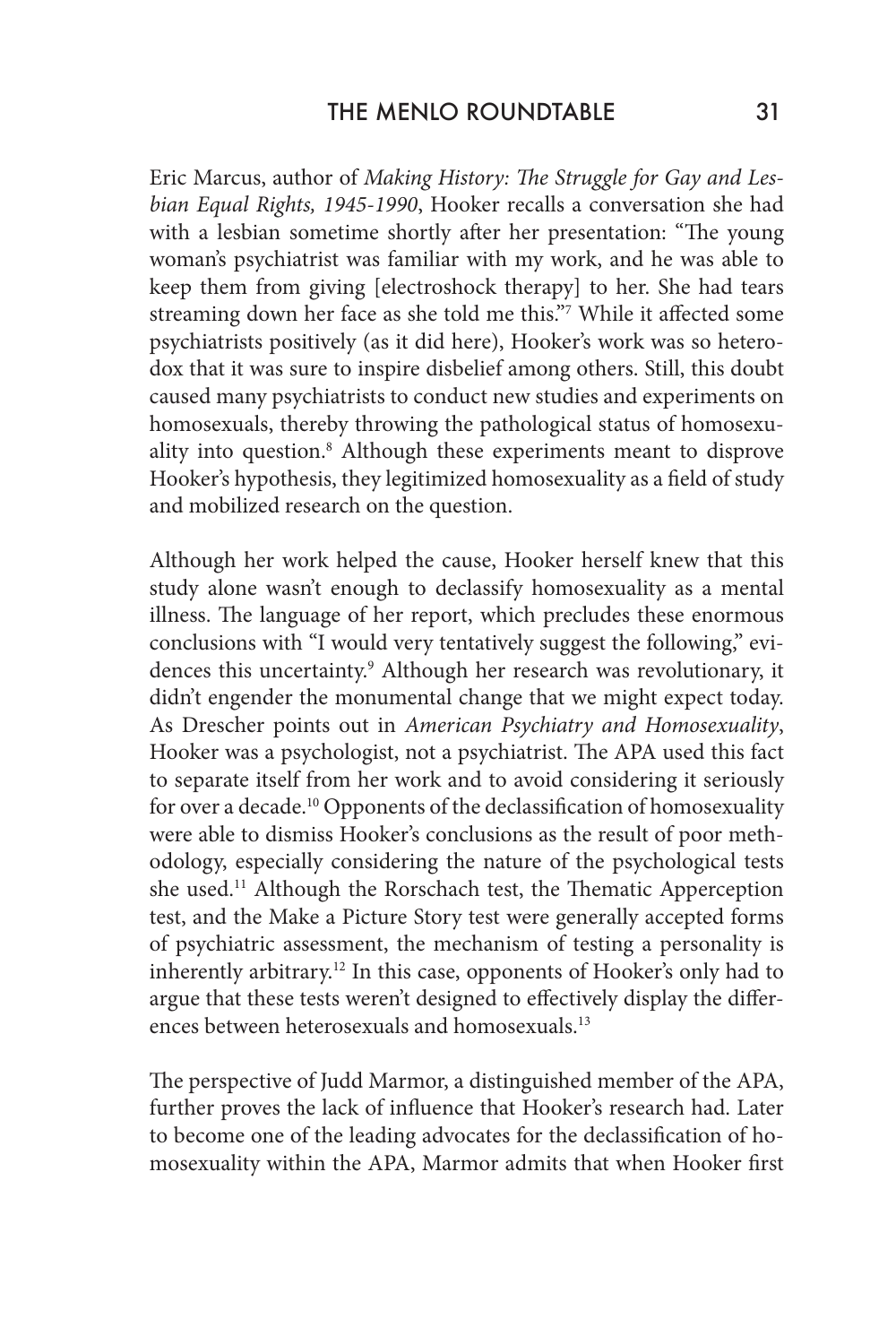## 32 Annie Taylor

asserted that homosexuality was not an illness, he "wasn't prepared to go all the way."14 Marmor shows us that scientific evidence alone wasn't enough to persuade the APA; the fact that Hooker's research predated the APA's decision by seventeen years solidifies this conclusion.

#### **The Political War**

As this scientific research was stewing, gay activism was gaining in strength and became responsible for forcing psychiatry to act on the issue. Some leaders of the movement, such as Ron Gold, targeted members of the Committee on Nomenclature (or Nomenclature Committee), who were responsible for revising the DSM. Heinz Lehman, a member of the Nomenclature Committee, is on record admitting that "had he not been exposed to the intense discussions of that body, and especially the presentation of the gay leaders, he too might have voted [against the declassification]."15 Lehman stated this five years after the decision, meaning that he could have claimed his vote was based on science or a sense of morality, both of which sound more authoritative than the discussions of gay activists. Instead, he truthfully acknowledges the effects of political pressure. Lehman's comment especially holds true for Robert Spitzer, another member of the Nomenclature Committee who would never have supported the decision if not for the efforts of Ron Gold of the National Gay Task Force. Gold was first able to impress Spitzer when he and a group of other activists forcefully disrupted a meeting of the Association for the Advancement of Behavior Therapy. Although Spitzer remembers being outraged, it was this outrage that caused him to approach one of the protesters, who happened to be Gold. Spitzer remembers asserting that the zap (a term used to describe these interruptions) was rude and inconsiderate, but that nevertheless he and Gold "got to talking."16 This encounter eventually led to the creation of a meeting between the Nomenclature Committee and leading gay activists, including a presence at the APA's convention in 1972.17

Although these aggressive political tactics brought the issue of homosexuality to the forefront, some reports of early political efforts show that they may have caused more harm than is generally admitted. Franklin Kameny, Barbara Gittings and other leaders of the fight had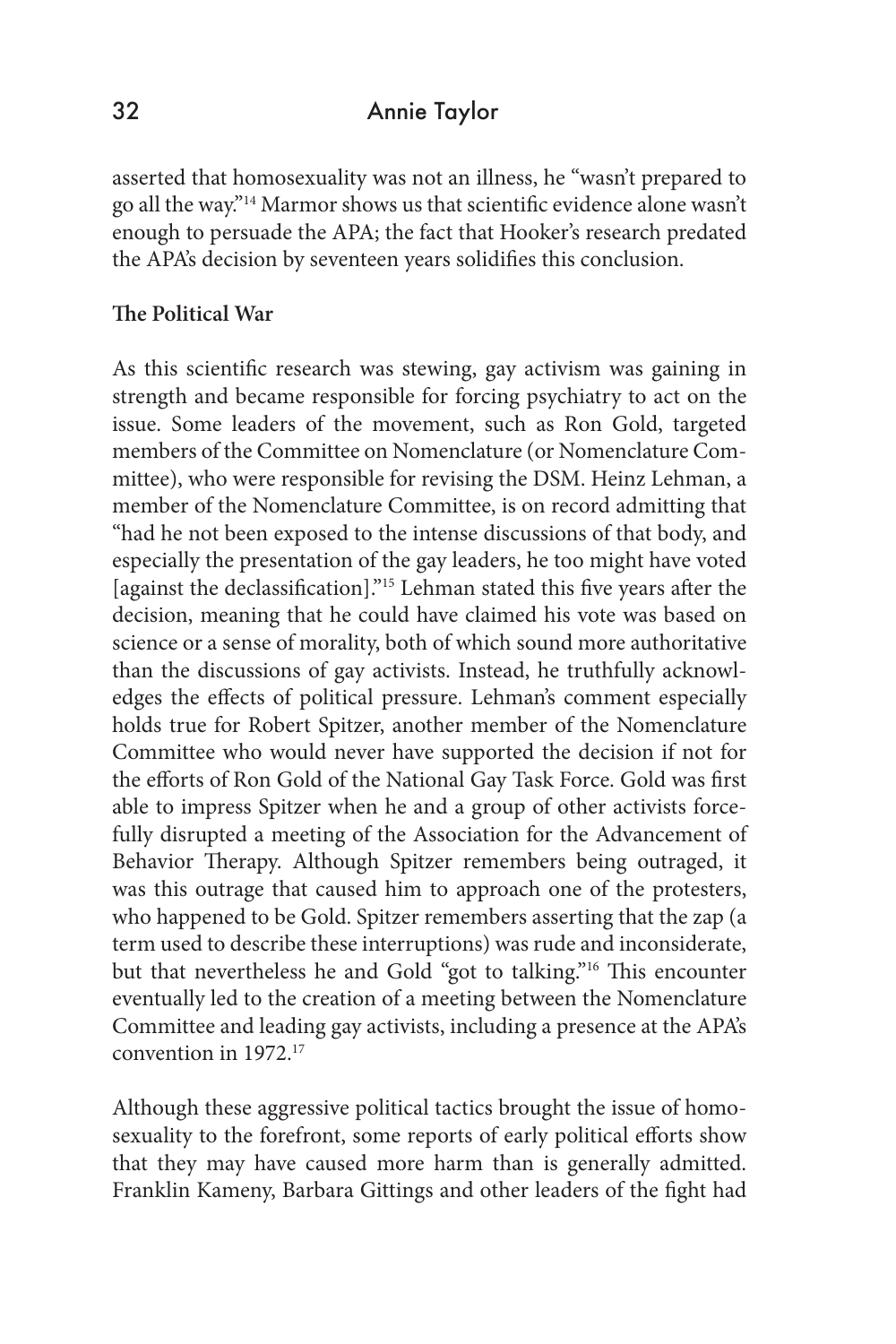started to organize against the APA in the few years prior to their work with Fryer, evidenced by the zap on an APA meeting in 1971. Not only did the protesters use force and stealth to break into the meeting, but Kameny, who to this point had hoped to legitimize the homosexual cause on the political scene, seized the microphone.<sup>18</sup> Storming in and denouncing the profession entirely does not seem like a logical way of gaining respect from psychiatry, yet this is exactly what Kameny did. He even went so far as to establish a war against psychiatry.19 Perry Brass, an activist present at the zap, noted proudly that most of the men wore "really fabulous drag with wildly painted faces" to highlight their carefree and impulsive way of thinking.<sup>20</sup> Given that the protesters and psychiatrists exchanged bitter insults before many of the psychiatrists were chased out of the building during this demonstration, it is reasonable to conclude that this confrontation was more frightening than inspirational.<sup>21</sup> If anything, these aggressive tactics reinforced the psychiatrists' views of homosexuals as a volatile and unstable group of people. Although Kameny claims that this zap was the first step towards progress in the fight for the cure (a phrase used to describe the movement), this type of flamboyant and aggressive political activism served to draw mostly negative attention to the cause.<sup>22</sup>

In addition to reinforcing homosexual stereotypes, these aggressive political tactics discredited the efforts of respected psychiatrists who hoped to declassify homosexuality on a scientific basis. One such psychiatrist was Dr. Judd Marmor, who was outspoken in his call for a review of the scientific assumptions made about homosexuality.<sup>23</sup> Marmor and others were most frequently met with the criticism that they were succumbing to political pressure and disregarding science.<sup>24</sup> Dr. Irving Bieber led this opposition, claiming that a majority of psychiatrists agreed that homosexuality was a mental illness, but wouldn't admit this in public due to the guilt and pressure being exerted by homosexuals.25 Their strongest arguments stemmed from the unprofessional way in which homosexuals had protested years earlier, ironically warning that the DSM would soon be based on social views rather than scientific evidence.<sup>26</sup> By fueling the opposition to the extent that they did, the tactics of gay activists ultimately hurt their cause more than they helped it.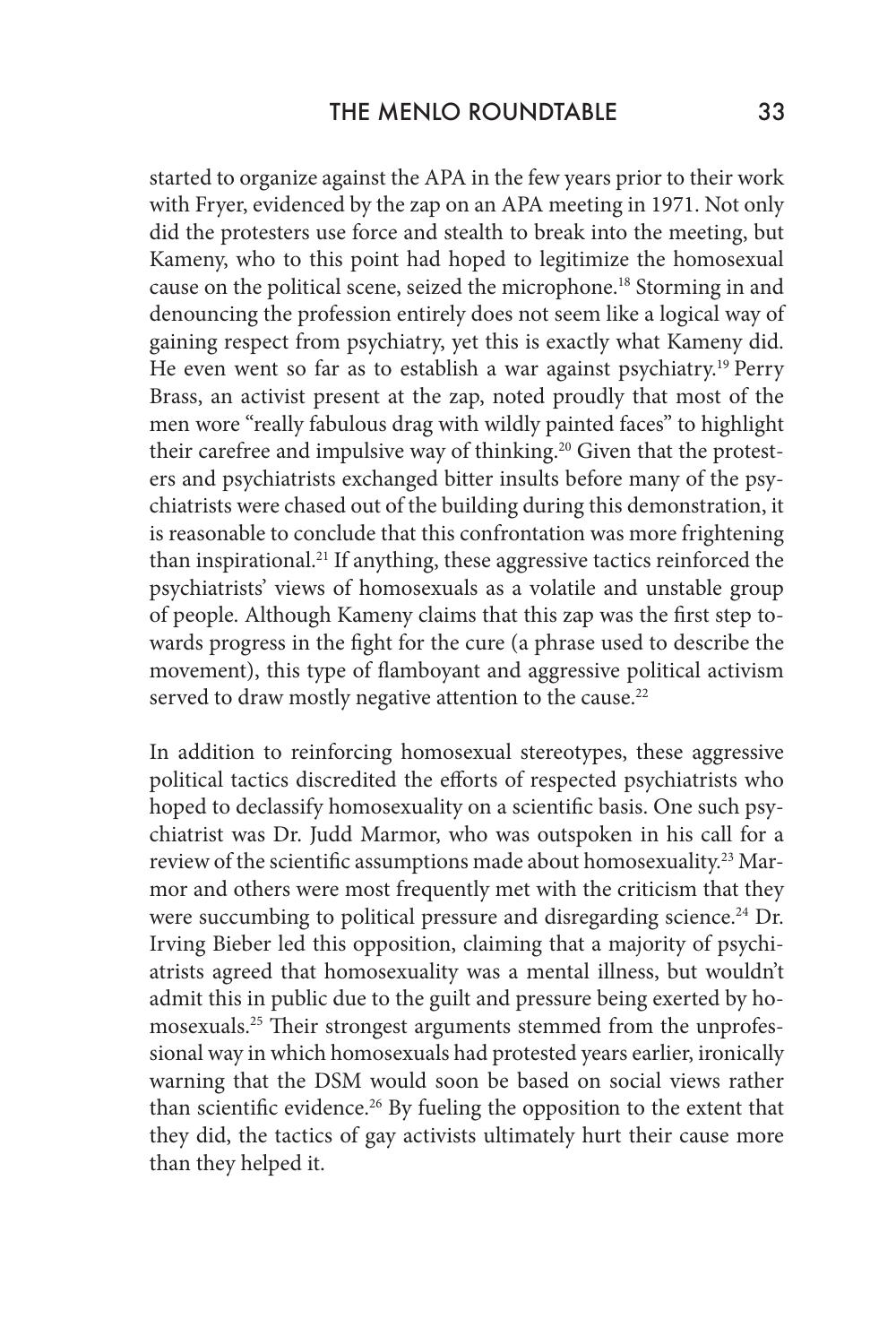## **The Economic Incentives of the Opposition**

When considering this question, it would be an oversimplification not to also consider the economic incentives involved. In the 1960s, homosexuals constituted a significant portion of psychiatric patients.<sup>27</sup> Therefore, if homosexuality were to be declassified, it meant that many psychiatrists would lose clients. The influence of the economic factor is shown in the success of the proposal that Spitzer presented to the Nomenclature Committee. Spitzer's proposal declassified homosexuality as a mental disease, but installed a new category in the DSM that was named "sexual orientation disturbance."28 In other words, homosexuals who were satisfied with their sexuality could be considered healthy members of society, but homosexuals who were unsatisfied could seek therapy. This compromise disappointed many gay activists, especially considering the pejorative description of homosexuality as "not necessarily" pathological.<sup>29</sup> The proposal was a social compromise as well as an economic one: this phrasing walks the line between the two extremes of complete deletion and complete inclusion. The economic factor had significance nonetheless.

### **Fryer's Speech and the Battle Against Social Prejudice**

Gittings, Kameny, and Gold fought on the political front, while Marmor and Hooker fought on the scientific one. Although these contributions were significant, the social change that Fryer and others engendered would ultimately allow for the declassification of homosexuality. At the APA's convention in 1972, Dr. John Fryer spoke anonymously as a homosexual psychiatrist. Introduced as Dr. H. Anonymous, Fryer wore a baggy suit with a mask in order to disguise his identity. His message came at a time when most of the membership had never imagined that homosexual psychiatrists existed, and it was clear: homosexuals were unfairly burdened by psychiatry's prejudice. It was Fryer who challenged the social stereotype of homosexuals that was truly holding back progress; he was the first bridge between homosexuals and psychiatrists who clearly identified with both groups.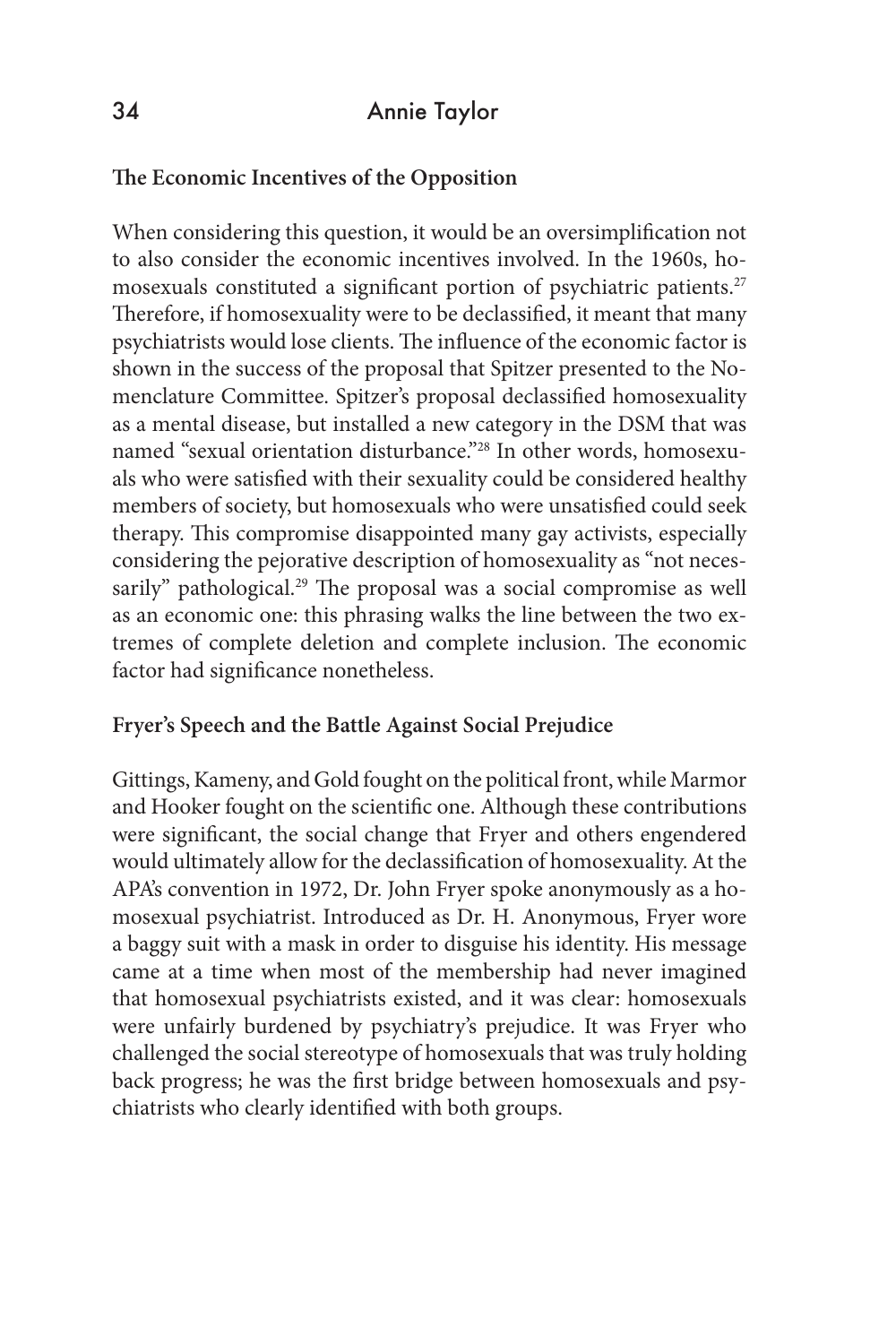The text of his speech is compelling evidence that Dr. H. Anonymous was the tipping point in the decision to declassify homosexuality. He first made a powerful analogy, comparing the struggles and cause of homosexuals with that of African Americans. He referred to the trials of being a homosexual psychiatrist as "Nigger Syndromes" at a time when elite white Americans (like the membership of the APA) had become more sympathetic to and supportive of the Civil Rights movement. His appeal to this sympathy was most powerful in his claim that in his mind, the risks of speaking were outweighed by the potential alternative, which was "[losing] our honest humanity."30 His appeal to pathos was extremely powerful, but even more of his strength came from his reputation, or ethos. The word "fellow" is used six times throughout his speech, and has the effect of establishing himself on a level equal to that of the audience, despite what his clown-like costume may have outwardly implied. Fryer went as far as to suggest that homosexual psychiatrists were superior to heterosexual members because they were forced to act as professionals while still dealing with the burden of the sickness label.<sup>31</sup> Lastly, in addition to his call for sympathy and respect, he rallied support from the other members of the Gay-PA, as the activist subset of the APA called itself, at the convention, those "not in costume tonight," with demands such as "pull up your courage by your bootstraps."<sup>32</sup> In revealing the existence of many other homosexual psychiatrists, Fryer exerted social pressure on the other members of the APA, compelling them to stop their overt and confident criticisms of homosexuals. After hearing of the Gay-PA, opponents of the cure couldn't be as comfortable voicing their opinions to their colleagues; many realized for the first time that homosexuals could choose to remain secret.

Not only was Fryer the most self-confident homosexual that most members of the APA could have imagined, he was also most likely the first they had ever met. Dr. David R. Kessler, a closeted psychiatrist at the time of this decision, remarks that although the Nomenclature Committee was doing research on the pathological state of homosexuals, most of them had never met an openly gay psychiatrist.<sup>33</sup> For this reason, Fryer's commanding tone and emotional approach must have caught his audience off guard, and shook up some prevailing assumptions.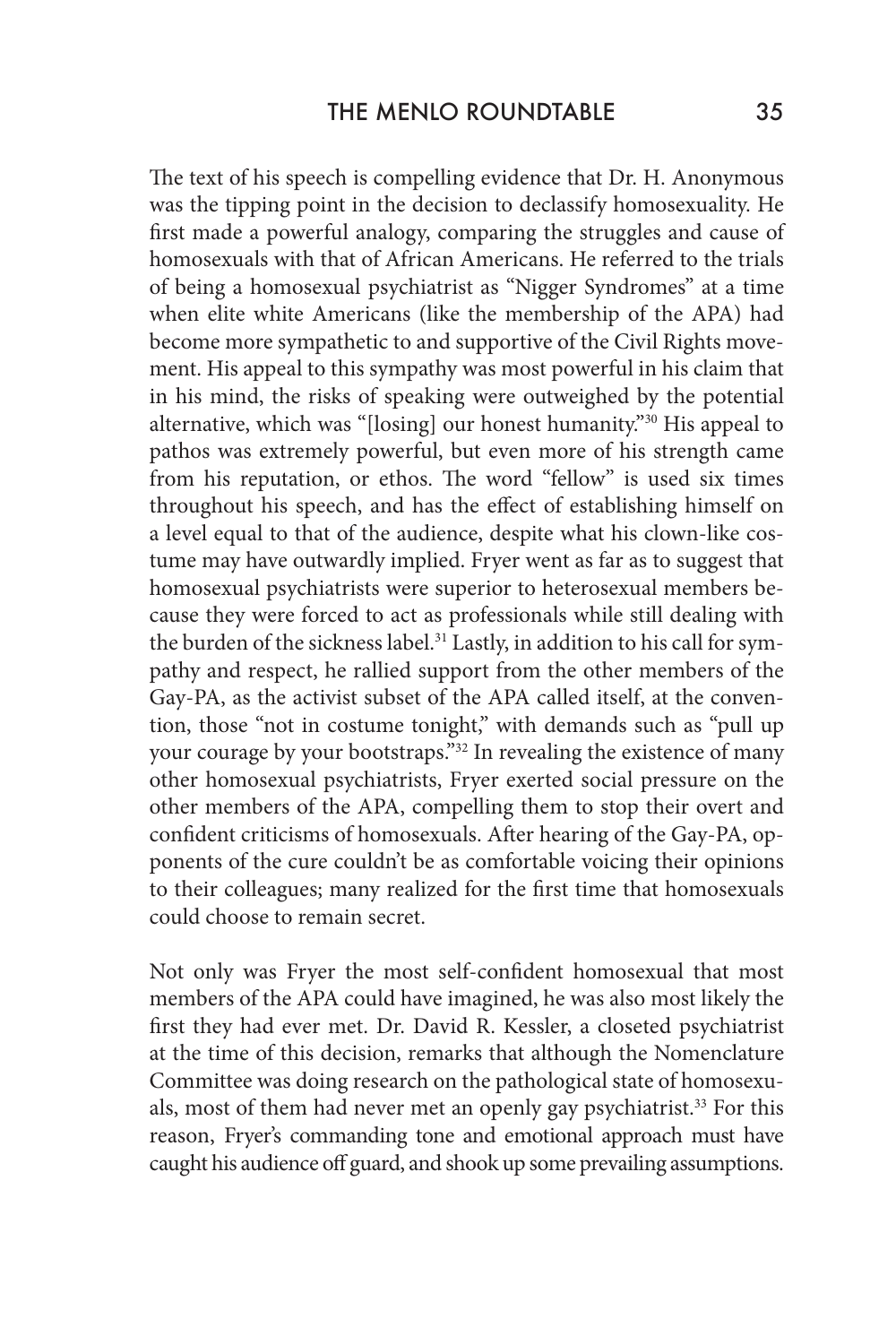### 36 Annie Taylor

The original intent behind Fryer's disguise as Dr. H. Anonymous was hiding his identity, but it also contributed to the power of his speech. Another member on Fryer's panel in 1973, Kameny was extremely opposed to the use of a disguise.<sup>34</sup> He may have seen the mask as a symbol of the inferiority of homosexuals. The dehumanizing outfit could have had an unintended effect on some psychiatrists by further imposing the homosexual stereotype of social and mental instability. However, as Gittings has observed, highlighting the mask and its degrading effects served to convince members of the harm that came of the secrecy that professional homosexuals were forced to live in. Fryer introduces his speech with a request: "Cease attempting to figure out who I am and listen to what I say."35 The disguise of Dr. H. Anonymous allowed him to speak more broadly on the subject; as his insightful introduction suggests, anonymity only served to underscore the large number of people affected by the stereotype.

In addition to Fryer's speech, the increasing exposure of other homosexual psychiatrists strengthened the movement for the cure. Heading the Nomenclature Committee was Spitzer, the same man who had confronted Gold and subsequently started a dialogue, and also a man described as the "heaviest resistance" to the change by his colleagues on the committee.<sup>36</sup> However, Spitzer became the man to draft the new pathological category and the resolution endorsing equal rights for homosexuals not long afterwards. Spitzer's deviation from his old views substantiates the claim that the real driving forces behind the declassification of homosexuality were social and emotional, rather than political or scientific. Gold's excursion to a Gay-PA meeting with Spitzer is the best example of this. Upon recognizing Spitzer's significant influence over the final vote, Gold took him unannounced to a meeting of the Gay-PA in an effort to make an emotional appeal. At first outraged, the homosexual psychiatrists eventually used the opportunity to plead their case.<sup>37</sup> This seems to have finally tipped the balances in their favor, given that Spitzer drafted his proposal for the declassification of homosexuality within a month. Spitzer recalls the experience:

*[M]y own feelings were of compassion, wanting to be helpful. At the same time, wanting to do what made sense scientifically…Now, how much of that*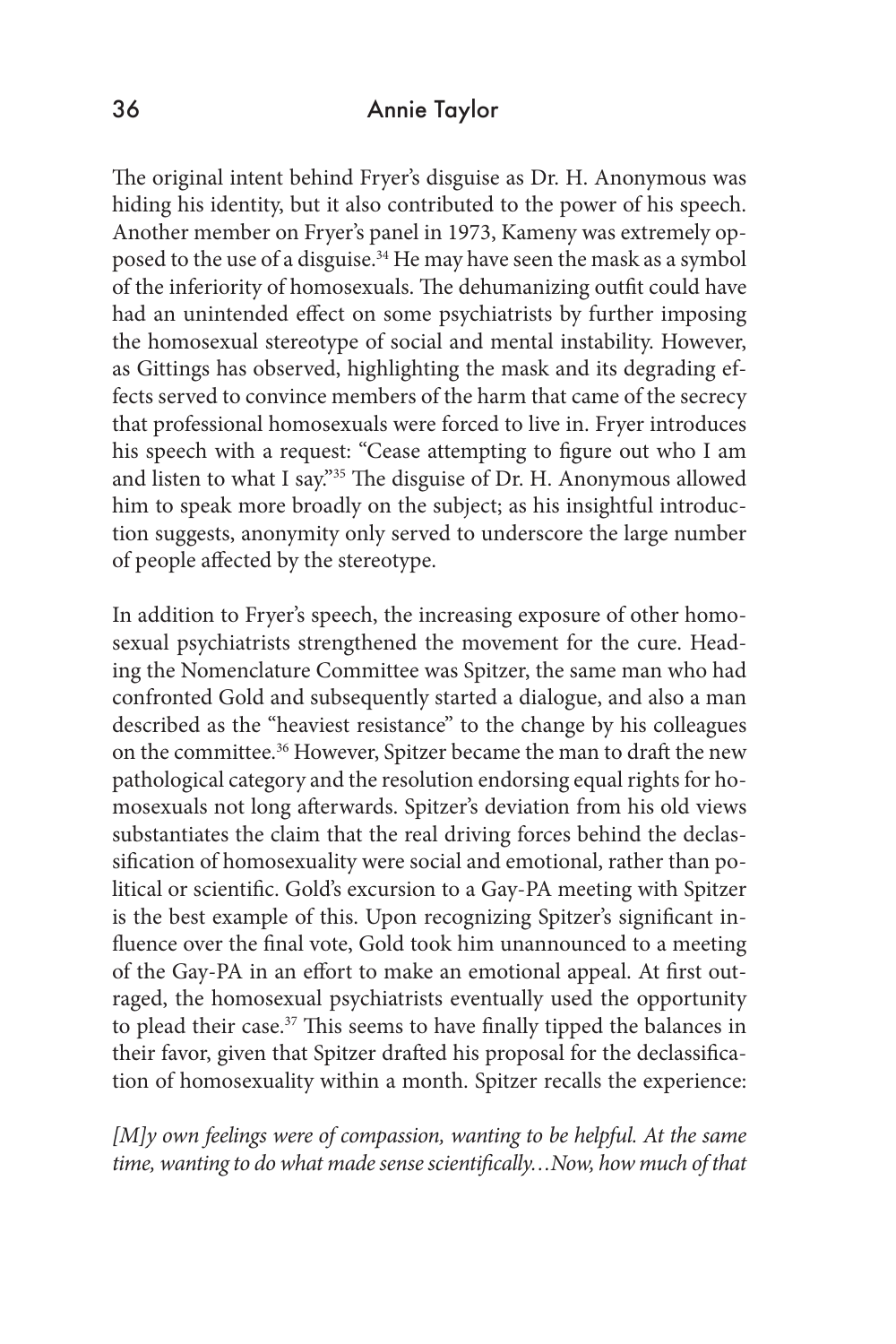*was a result of true scientific logic? I would like to think that part of it was that. But certainly a large part of it was just feeling that they were right!*<sup>38</sup>

Spitzer's traditional views were first challenged not by scientific studies or political pressure, but by exposure to the humanity of non-patient homosexuals. This progression seems common among the APA membership in general; the membership's feelings towards homosexuals had changed in favor of the cure before the Nomenclature Committee had made its decision. This is supported by the shared confidence amongst the speakers arguing in favor of the cure before the Committee. Dr. Silverstein, one of these speakers, recalls knowing that they were going to succeed before the debate had even started.<sup>39</sup> This complete lack of uncertainty reveals that the official debate over diagnosis was only for show and that the underlying battle against prejudice had already been won.

#### **Conclusion**

For homosexuals everywhere, this decision was remarkably life changing. The declassification of homosexuality and the subsequent civil rights resolution transformed the lives of gays. The resolution, passed on December 15, 1973, stated, "the [APA] deplores all public and private discrimination against homosexuals in such areas as employment, housing, public accommodation, and licensing.<sup>"40</sup> This list includes mainly responsibilities of the federal and state governments, revealing how widespread and accepted the unfair treatment of homosexuals was. The sickness label had allowed horrible discrimination because it was supposedly scientific, and for that reason, unquestionable. Although homosexuals are still discriminated against, overtly labeled by some as immoral, Gittings remarks that this is still a huge step forward by pointing out that "You can argue with people who say you're immoral because...there are so many kinds of morality."<sup>41</sup>

Looking back, the idea of "curing" homosexuality overnight seems ridiculous. In some respects, the decision only ratified what some people had known to be true for years. This episode in American history shows us that the experts cannot always be trusted. During a debate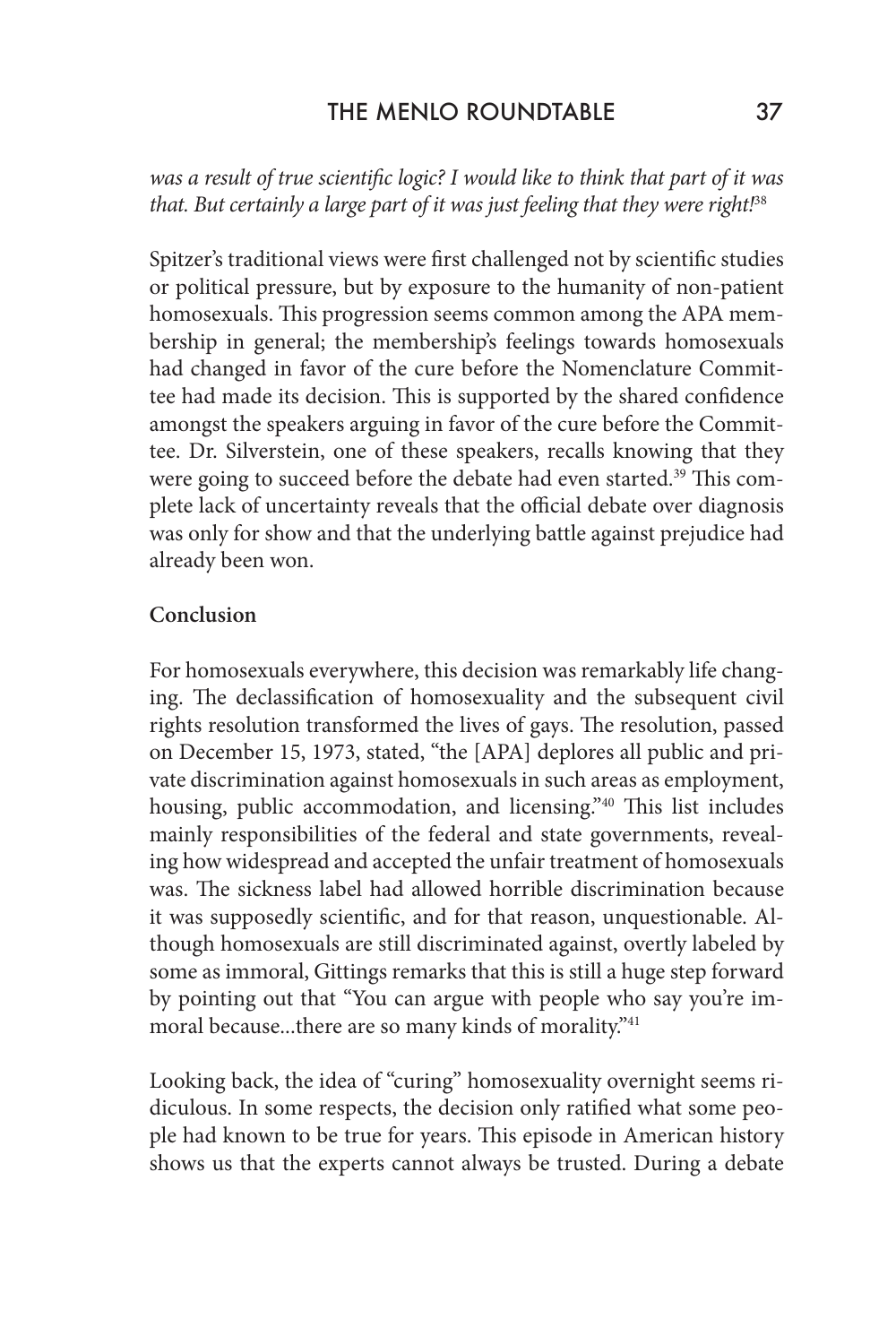before the Nomenclature Committee, Marmor maintained, "It is our task as psychiatrists to be healers of the distressed, not watchdogs of our social mores."42 As the declassification of homosexuality shows, scientific institutions do not always uphold this task. The area of diagnosis is sometimes foggy, but in this case, social views overrode scientific evidence for seventeen years.

Unfortunately, equal licensing rights have not been granted to homosexuals even today. Recently, President Obama has declared the Defense of Marriage Act unconstitutional, which is perhaps a step toward greater equality.43 However, true change will require that social views towards homosexuals evolve, as it did in 1973.

**Notes**

1. *AGLP Newsletter* 28, no. 3 (2002), [3].

2. Ellen Herman, *Psychiatry, Psychology, and Homosexuality*, (New York: Chelsea House, 1994), 101.

3. Herman, 103.

4. Ronald Bayer, *Homosexuality and American Psychiatry: The Politics of Diagnosis* (New Jersey: Princeton University, 1987), 49.

5. Evelyn Hooker, "The Adjustment of the Male Overt Homosexual," *Journal of Projective Techniques* 21, (1957): 30.

6. Ibid.

7. Eric Marcus, interview with Evelyn Hooker, in Marcus, *Making Gay History: The Half-Century Fight for Lesbian and Gay Equal Rights*, (New York: Harper Collins, 2002), 59. [Hereafter MGH.]

8. Ibid., 58.

9. Hooker, 30.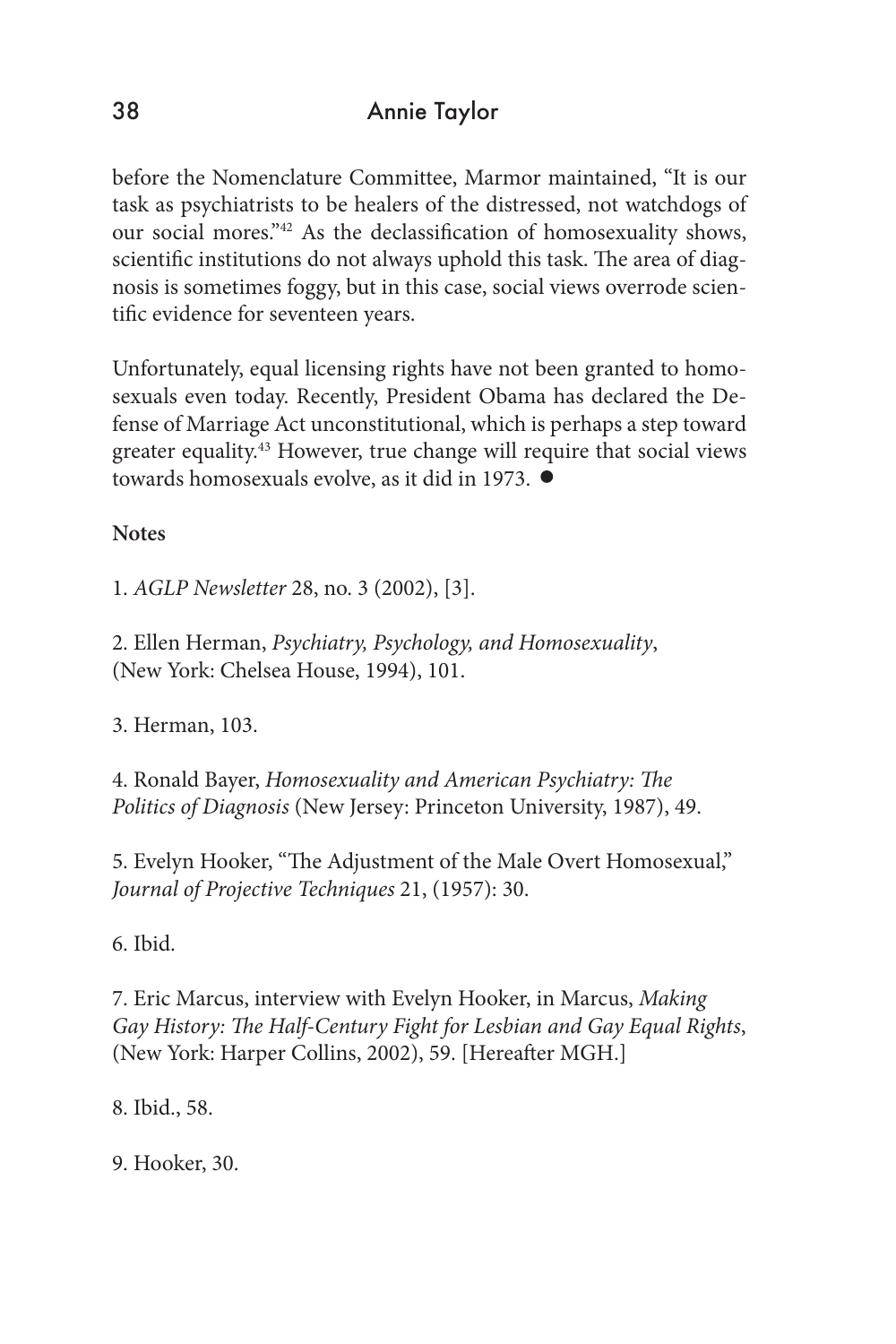#### THE MENLO ROUNDTABLE 39

10. Jack Drescher and Joseph P. Merlino, eds., *American Psychiatry and Homosexuality: An Oral History*, (New York: Haworth Press, 2007), 2. [Hereafter APH.]

11. Bayer, 65-66.

12. Interview with Evelyn Hooker, *MGH*, 36.

13. Bayer, 66.

14. Interview with Judd Marmor, *MGH*, 180-182.

15. Bayer, 150.

16. Interview with Robert L. Spitzer, *APH*, 99.

17. Bayer, 116. Gold had just elicited the panel that would include the historic speech of Dr. John E. Fryer, a homosexual psychiatrist in disguise as Dr. H. Anonymous. This is mentioned in the last chapter of this paper.

18. Franklin Kameny, speech at Sumner School Museum, 19 Sept. 2001, quoted in Mark Meinke, "Zapping the Shrinks," The Rainbow History Project.

19. Herman, 96-97.

20. Perry Brass, quoted in Meinke, "Zapping."

21. Herman, 97.

22. Kameny.

23. Laurie Tarkan, "Dr. Judd Marmor, 93, Dies; Led Change in View of Gays," *New York Times*, December 19, 2003.

24. Ibid.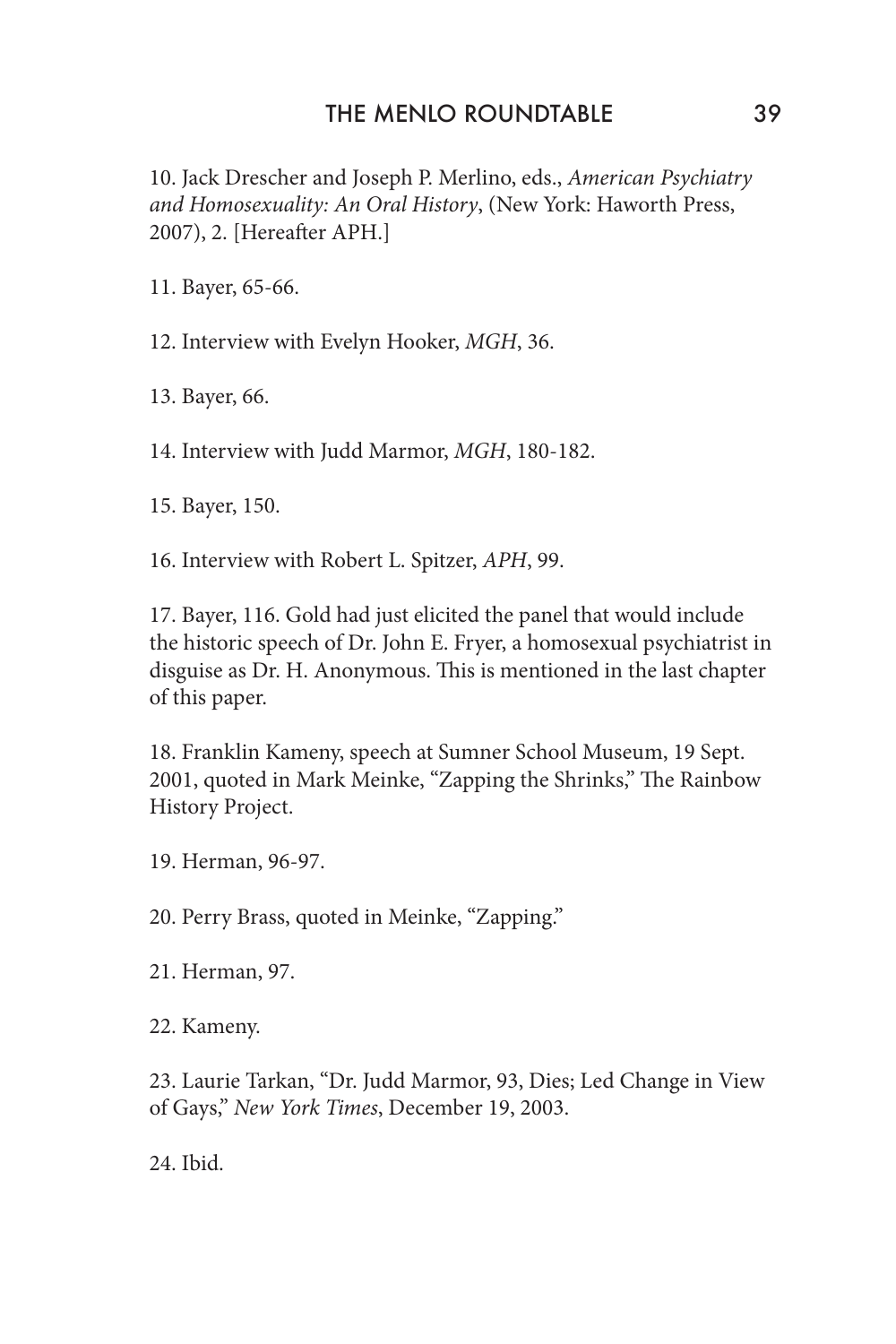25. Bayer, 140.

26. Hypocritically, this opposition demanded a referendum on the declassification; these same psychiatrists now hailed democracy as a means to a scientific decision. The fact that the APA's leadership allowed this vote reveals how minimally formal scientific procedure was followed with respect to the controversy over homosexuality.

27. Bayer, 105.

28. Ibid., 128.

29. Ibid., 137.

30. John E. Fryer, (speech, Dallas, TX, May, 1972), in *AGLP Newsletter* 28, no. 3 (2002), [3].

31. Ibid., [2].

32. Ibid.

33. Interview with David R. Kessler, *APH*, 139.

34. Interview with Barbara Gittings and Kay Lahusen, *MGH*, 178.

35. Fryer.

36. Interview with Robert Jean Campbell III, *APH*, 66.

37. Bayer, 126.

38. Interview with Robert L. Spitzer, *APH*, 100.

39. Interview with Charles Silverstein, *APH*, 36.

40. Bayer, 136.

41. Interview with Barbara Gittings and Kay Lahusen, *MGH*, 180.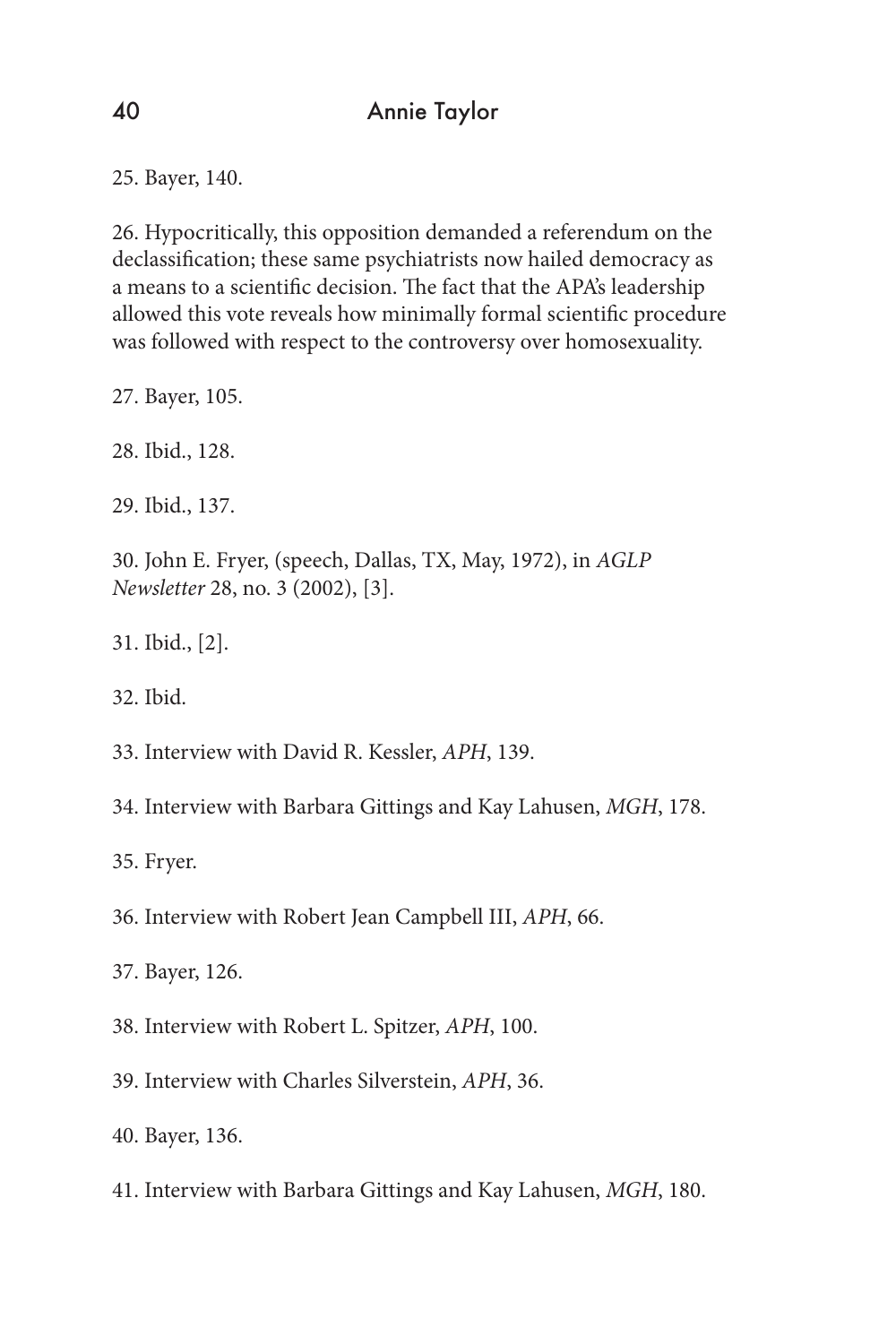42. Herman, 101.

43. Charlie Savage and Sheryl Gay Stolberg, "In Shift, U.S. Says Marriage Act Blocks Gay Rights," *New York Times*, February 23, 2011.

**Bibliography**

#### *Primary Sources*

Brown, Rita Mae. "The Shape of Things to Come." In Neil Miller, *Out of the Past: Gay and Lesbian History from 1869 to the Present*. New York: Alyson Books, 2006, 358-9.

Clendinen, Dudley. "Dr. John Fryer, 65, Psychiatrist Who Said He Was Gay in 1972." *New York Times*. March 5, 2003.

Fryer, John E. Speech, Dallas, TX, May, 1972. *AGLP Newsletter* 28, no. 3 (2002).

Gittings, Barbara. "Gay Liberation: From Tax Force to Round Table." *American Libraries* 30, no. 11 (1999): 74-76.

Harrison, George. "The First Annual John E. Fryer, M.D. Award." AGLP. November, 2006.

Hooker Evelyn. "The Adjustment of the Male Overt Homosexual." *Journal of Projective Techniques* 21, (1957): 18-31.

Lahusen, Kay Tobin. "Dr. H. Anonymous." May 1972. LGBT Mental Health Syllabus. http://www.aglp.org/gap/

Savage, Charlie and Sheryl Gay Stolberg. "In Shift, U.S. Says Marriage Act Blocks Gay Rights." *New York Times*. February 23, 2011.

Tarkan, Laurie. "Dr. Judd Marmor, 93, Dies; Led Change in View of Gays." *New York Times*. December 19, 2003.